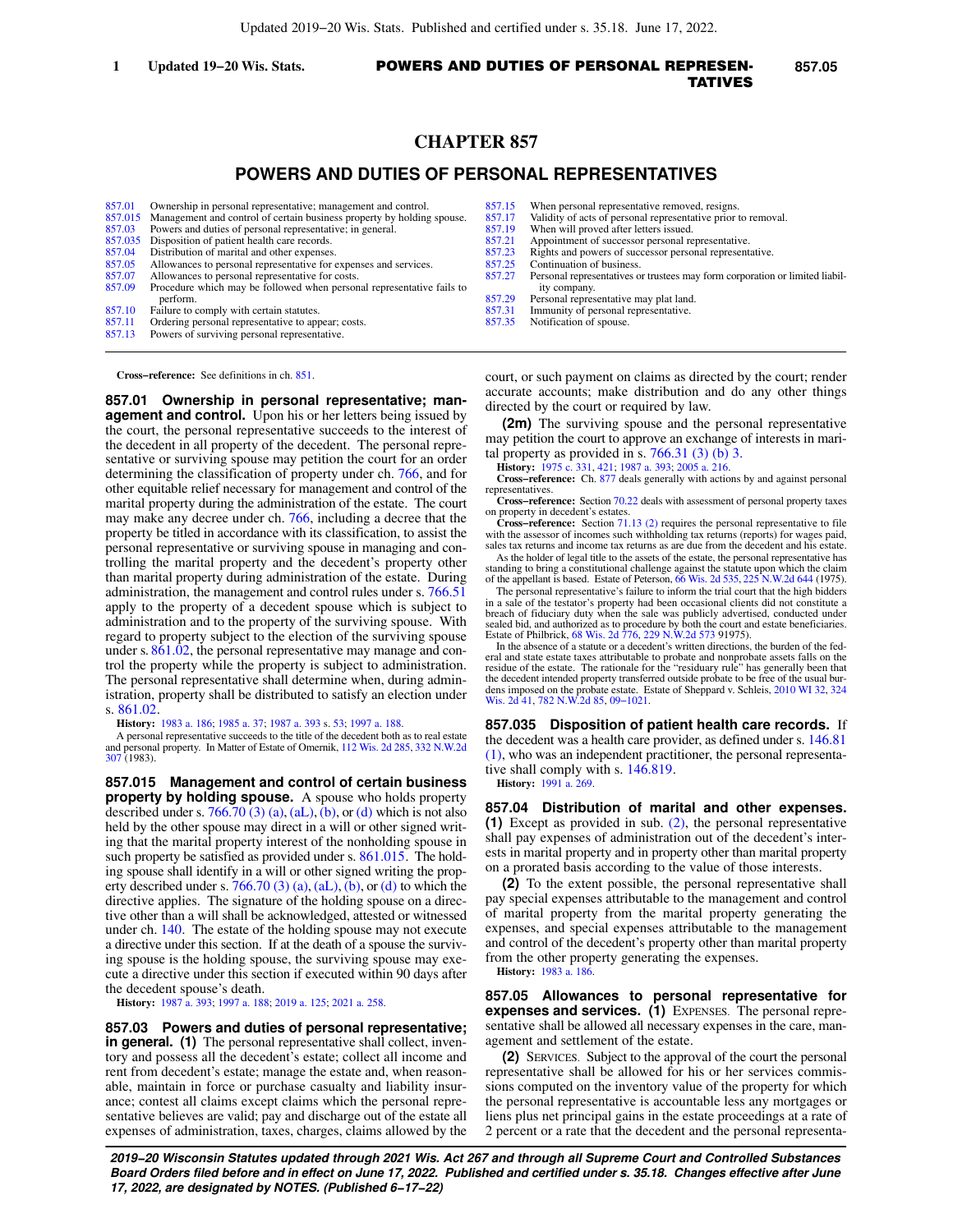### **857.05** POWERS AND DUTIES OF PERSONAL REPRESENTA **Updated 19−20 Wis. Stats. 2 TIVES**

tive, or the persons who receive the majority interest in the estate and the personal representative, agree to in writing; and such further sums in cases of unusual difficulty or extraordinary services as the court determines reasonable. If a personal representative is derelict in duty, his or her compensation for services may be reduced or denied.

**(3)** ATTORNEY FEES AND COMMISSIONS. If the personal representative or any law firm with which the personal representative is associated also serves as attorney for the decedent's estate, the court may allow him or her either executor's commissions, (including sums for any extraordinary services as set forth in sub. [\(2\)](https://docs.legis.wisconsin.gov/document/statutes/857.05(2))) or attorney fees. The court may allow both executor's commissions and attorney fees, and shall allow both if the will of the decedent authorizes the payments to be made.

**History:** [1977 c. 449](https://docs.legis.wisconsin.gov/document/acts/1977/449); [1979 c. 110](https://docs.legis.wisconsin.gov/document/acts/1979/110) s. [60 \(4\);](https://docs.legis.wisconsin.gov/document/acts/1979/110,%20s.%2060) [1991 a. 124](https://docs.legis.wisconsin.gov/document/acts/1991/124).

The personal representative's failure to communicate with one of the heirs, in violation of a court order, was an appropriate basis for reducing the personal represen-tative's fees. In Matter of Estate of Huehne, [175 Wis. 2d 33](https://docs.legis.wisconsin.gov/document/courts/175%20Wis.%202d%2033), [498 N.W.2d 870](https://docs.legis.wisconsin.gov/document/courts/498%20N.W.2d%20870) (Ct. App. 1993).

Sub. (3) allows an attorney to act as both personal representative and attorney for an estate but does not allow charging at the usual attorney's billing rate for nonprofes-<br>sional services. Sherman v. Hagness, [195 Wis. 2d 225,](https://docs.legis.wisconsin.gov/document/courts/195%20Wis.%202d%20225) [536 N.W.2d 133](https://docs.legis.wisconsin.gov/document/courts/536%20N.W.2d%20133) (Ct. App. 1995), [94−2089](https://docs.legis.wisconsin.gov/document/wicourtofappeals/94-2089).

A personal representative's obligation under a bond to reimburse the surety company's attorney fees incurred on the bond was an allowable expense of the personal representative under this section. Estate of Burgess v. Peterson, [214 Wis. 2d 180,](https://docs.legis.wisconsin.gov/document/courts/214%20Wis.%202d%20180) [571](https://docs.legis.wisconsin.gov/document/courts/571%20N.W.2d%20432) [N.W.2d 432](https://docs.legis.wisconsin.gov/document/courts/571%20N.W.2d%20432) (Ct. App. 1997), [96−1455.](https://docs.legis.wisconsin.gov/document/wicourtofappeals/96-1455)

Sub. (1) did not authorize payment for attorney's services when it was in the estate's interest to let the interested parties litigate an issue and when, if the attorney's position prevailed, no property would have been added to the estate. Bell v. Neugart, [2002 WI App 180,](https://docs.legis.wisconsin.gov/document/courts/2002%20WI%20App%20180) [256 Wis. 2d 969](https://docs.legis.wisconsin.gov/document/courts/256%20Wis.%202d%20969), [650 N.W.2d 52](https://docs.legis.wisconsin.gov/document/courts/650%20N.W.2d%2052), [01−2533](https://docs.legis.wisconsin.gov/document/wicourtofappeals/01-2533).

**857.07 Allowances to personal representative for costs.** When costs are allowed against a personal representative in any action or proceeding the same shall be allowed the personal representative in the personal representative's administration account unless it appears that the action or proceeding in which the costs were taxed was prosecuted or resisted without just cause on the personal representative's part; and the court may determine, in rendering the judgment, whether the costs shall be paid out of the estate or by the personal representative. The court may allow as costs the sum paid by a personal representative on any bond or undertaking given by the personal representative in the case.

**History:** [1993 a. 486](https://docs.legis.wisconsin.gov/document/acts/1993/486).

A personal representative's obligation under a bond to reimburse the surety company's attorney fees incurred on the bond was an allowable expense of the personal representative under this section. Estate of Burgess v. Peterson, [214 Wis. 2d 180,](https://docs.legis.wisconsin.gov/document/courts/214%20Wis.%202d%20180) [571](https://docs.legis.wisconsin.gov/document/courts/571%20N.W.2d%20432) [N.W.2d 432](https://docs.legis.wisconsin.gov/document/courts/571%20N.W.2d%20432) (Ct. App. 1997), [96−1455.](https://docs.legis.wisconsin.gov/document/wicourtofappeals/96-1455)

**857.09 Procedure which may be followed when personal representative fails to perform.** If a personal representative fails to perform an act or file a document within the time required by statute or order of the court the court upon its own motion or upon the petition of any person interested may order the personal representative for the estate and his or her attorney to show cause why the act has not been performed or the document has not been filed and shall mail a copy of the order to the sureties on the bond of the personal representative. If cause is not shown the court shall determine who is at fault. If both are at fault, the court may dismiss both and then appoint a personal representative and appoint an attorney acceptable to the personal representative to complete the administration of the estate. If only the personal representative is at fault, he or she may be summarily dismissed and in that event the court shall then appoint another personal representative to complete the administration and close the estate. If only the attorney is at fault, the court may dismiss the attorney and instruct the personal representative to employ another attorney; if the personal representative fails to employ another attorney within 30 days, the court shall appoint an attorney. No other procedure for substitution of attorney is required in such cases. The procedure set forth in this section is not exclusive.

**History:** [1977 c. 449](https://docs.legis.wisconsin.gov/document/acts/1977/449).

**Cross−reference:** This procedure is mandatory when the personal representative fails to comply with the requirements of ss. [862.17](https://docs.legis.wisconsin.gov/document/statutes/862.17) and [863.35](https://docs.legis.wisconsin.gov/document/statutes/863.35).

**857.10 Failure to comply with certain statutes.** Failure of the personal representative to comply with ss. [858.03,](https://docs.legis.wisconsin.gov/document/statutes/858.03) [859.29](https://docs.legis.wisconsin.gov/document/statutes/859.29) or [862.11](https://docs.legis.wisconsin.gov/document/statutes/862.11) is prima facie evidence of neglect of duty. **History:** [1971 c. 211](https://docs.legis.wisconsin.gov/document/acts/1971/211) s. [126.](https://docs.legis.wisconsin.gov/document/acts/1971/211,%20s.%20126)

**857.11 Ordering personal representative to appear; costs.** Whenever the court issues an order directed to the sheriff requiring the personal representative to appear before it, all costs incurred by the court in the proceeding may be charged to the personal representative personally and may be deducted from the fees which the personal representative may receive for the personal representative's services as personal representative. **History:** [1993 a. 486.](https://docs.legis.wisconsin.gov/document/acts/1993/486)

**857.13 Powers of surviving personal representative.** Every power exercisable by copersonal representatives may be exercised by the survivors of them when one or more is dead or by the others when less than the number designated in the will are appointed by the court or when an appointment is terminated by order of the court or by resignation accepted by the court unless the power is given in the will and its terms provide otherwise as to the exercise of the power.

**857.15 When personal representative removed, resigns.** The judge may accept the written resignation of any personal representative. When a personal representative is adjudicated incompetent, disqualified, unsuitable, incapable of discharging the personal representative's duties, or is a nonresident of this state who has not appointed a resident agent to accept service of process in all actions or proceedings with respect to the estate and caused such appointment to be filed with the court, the court shall remove the personal representative. When any personal representative has failed to perform any duty imposed by law or by any lawful order of the court or has ceased to be a resident of the state, the court may remove the personal representative. When grounds for removal appear to exist, the court on its own motion or on the petition of any person interested shall order the personal representative to appear and show cause why the personal representative should not be removed.

**History:** [1993 a. 486;](https://docs.legis.wisconsin.gov/document/acts/1993/486) [2005 a. 387](https://docs.legis.wisconsin.gov/document/acts/2005/387).

A personal representative's erroneous assessments of law, reached in good faith, do not establish any basis for removal. DiBenedetto v. Jaskolski, [2003 WI App 70](https://docs.legis.wisconsin.gov/document/courts/2003%20WI%20App%2070), [261 Wis. 2d 723](https://docs.legis.wisconsin.gov/document/courts/261%20Wis.%202d%20723), [661 N.W.2d 869,](https://docs.legis.wisconsin.gov/document/courts/661%20N.W.2d%20869) [01−2189.](https://docs.legis.wisconsin.gov/document/wicourtofappeals/01-2189)

**857.17 Validity of acts of personal representative prior to removal.** The resignation, removal or death of a personal representative after letters have been issued to the personal representative do not invalidate the personal representative's official acts performed prior to the resignation, death or removal. **History:** [1993 a. 486.](https://docs.legis.wisconsin.gov/document/acts/1993/486)

**857.19 When will proved after letters issued.** When after letters are issued to a personal representative by a court in the estate of a decedent, whether testate or intestate, a will of the decedent is proved and allowed by the court, the powers of the personal representative cease, and the court shall remove the personal representative. All acts of the personal representative before removal are as valid as if the will had not been allowed. **History:** [1977 c. 449.](https://docs.legis.wisconsin.gov/document/acts/1977/449)

**857.21 Appointment of successor personal representative.** When a personal representative dies, is removed by the court, or resigns and the resignation is accepted by the court, the court may, and if the personal representative was the sole or last surviving personal representative and administration is not completed, the court shall appoint another personal representative in the personal representative's place.

**History:** [1993 a. 486.](https://docs.legis.wisconsin.gov/document/acts/1993/486)

**857.23 Rights and powers of successor personal representative.** A successor personal representative has all the rights and powers of his or her predecessor except that the succes-

**2019−20 Wisconsin Statutes updated through 2021 Wis. Act 267 and through all Supreme Court and Controlled Substances Board Orders filed before and in effect on June 17, 2022. Published and certified under s. 35.18. Changes effective after June 17, 2022, are designated by NOTES. (Published 6−17−22)**